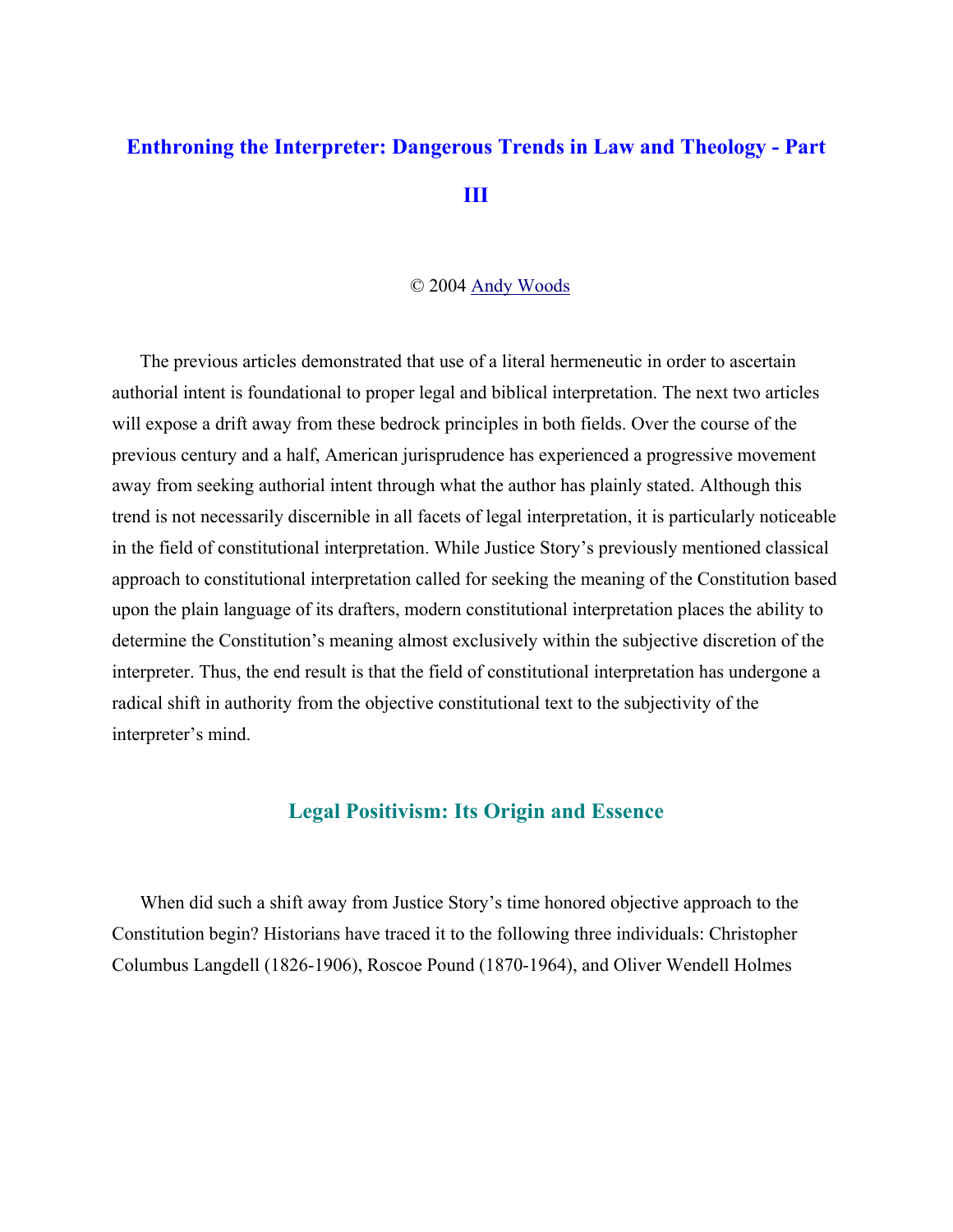$(1841-1932)$ .<sup>1</sup> All three were influential in the legal community. Langdell was dean of Harvard Law School. Pound served as a professor at four different law schools and also served as the Dean of the law schools at Harvard and the University of Nebraska. Holmes was appointed to the United States Supreme Court in 1902. By utilizing their spheres of influence within the legal profession, these men each played strategic roles in institutionalizing what is known as legal positivism. Langdell first introduced this dangerous trend in constitutional interpretation at Harvard Law School in the 1870's. Pound followed in this tradition when he subsequently became dean at Harvard. Holmes brought legal positivism into the fabric of American judicial decision-making following his appointment to the nation's highest court.

In essence, the legal positivist maintains that the proper role of the judiciary is not the application of the Constitution's original understanding when adjudicating legal controversies. Rather, it is to study the needs, wants, and desires of a changing society and to reinterpret the Constitution in order to fulfill these societal needs, wants, and desires. A basic presupposition of legal positivist thinking is the belief in Darwinian evolution ultimately resulting in man's continued upward evolutionary ascent.<sup>2</sup> In other words, just as man evolved from the animal species, he continues to evolve and "progress." Thus, as man continues to evolve, it is necessary to have a Constitution that also continues to evolve and change along with  $\lim_{n \to \infty} 3$  Therefore, legal

2 Barton, *Original Intent*, 228; Eidesmoe, *Christianity and the Constitution*, 391.

 $\overline{a}$ 

 $3$  This incorporation of evolutionary theory into legal thinking illustrates how evolution has become intertwined with numerous academic disciplines, which are not necessarily related to the sciences. Examples of such academic disciplines include Law, History, Economics, Political Science, Psychology, Anthropology, Theology and Sociology. For an exposition of how evolution impacts these disciplines see Henry M. Morris, *The Long War Against God: The History and Impact of the Creation/Evolution Conflict* (Grand Rapids: Baker Book House, 1989)

<sup>&</sup>lt;sup>1</sup> David Barton, *Original Intent: The Courts, the Constitution, and Religion* (Aledo, TX: Wallbuilders Press, 1996), 228-29; John Eidesmoe, *Christianity and the Constitution* (Grand Rapids: Baker Book House, 1987), 394.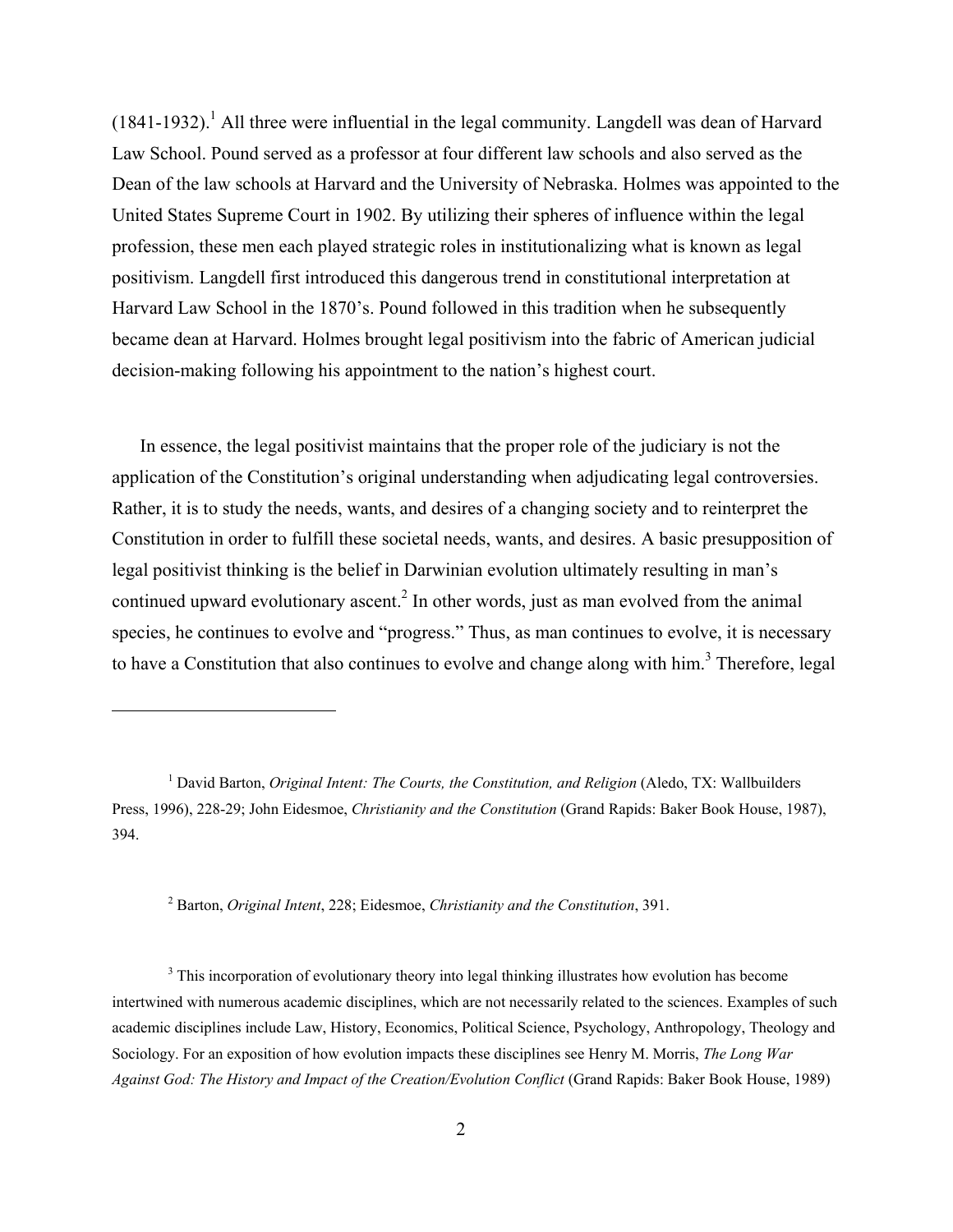positivists are quick to point out the absurdity of shackling enlightened  $21<sup>st</sup>$  century humanity to the under evolved and undeveloped legal principles of the  $18<sup>th</sup>$  century that are reflected in the United States Constitution.

This evolutionary mentality is commonly found in modern legal decisions. For example, in *Trop v. Dulles*, Chief Justice Earl Warren contended that the State Department could not strip a man of his citizenship because he deserted from the armed forces in World War II. Warren based his decision on the grounds that the cruel and unusual clause of the  $8<sup>th</sup>$  Amendment "must draw its meaning from the evolving standards of decency that mark the progress of a maturing society."<sup>4</sup> Justice Brennan picked up on this theme in his concurrence in *Furman v. Georgia*.<sup>5</sup> In that case, Brennan maintained that although capital punishment was practiced at the time that the  $8<sup>th</sup>$  Amendment was adopted, the practice of capital punishment still violated the  $8<sup>th</sup>$ Amendment's prohibition against cruel and unusual punishment because this clause must be interpreted according to the "evolving standard of decency." In other words, even though capital punishment was regularly practiced during the founding era, it is cruel and unusual punishment in light of the enlightened and evolved standards of today.

Thus, jurists adhering to legal positivism ceased from viewing the Constitution as containing a set of fixed legal principles. Rather, they viewed it as a "living and breathing" document that evolved from one generation to the next. In legal positivist thinking, the role of a judge is not to

and David A. Noebel, *Understanding the Times* (Manitou Springs, CO: Summit Press, 1991). Understanding evolution's influence not only in the sciences but also in numerous other disciplines helps one understand why challenges to evolutionary thinking are so vigorously resisted by academics of all varieties.

<sup>4</sup> *Trop v. Dulles*, 356 U.S. 86, 101 (1958).

1

<sup>5</sup> *Furman v. Georgia*, 408 U.S. 238, 269-70 (1972).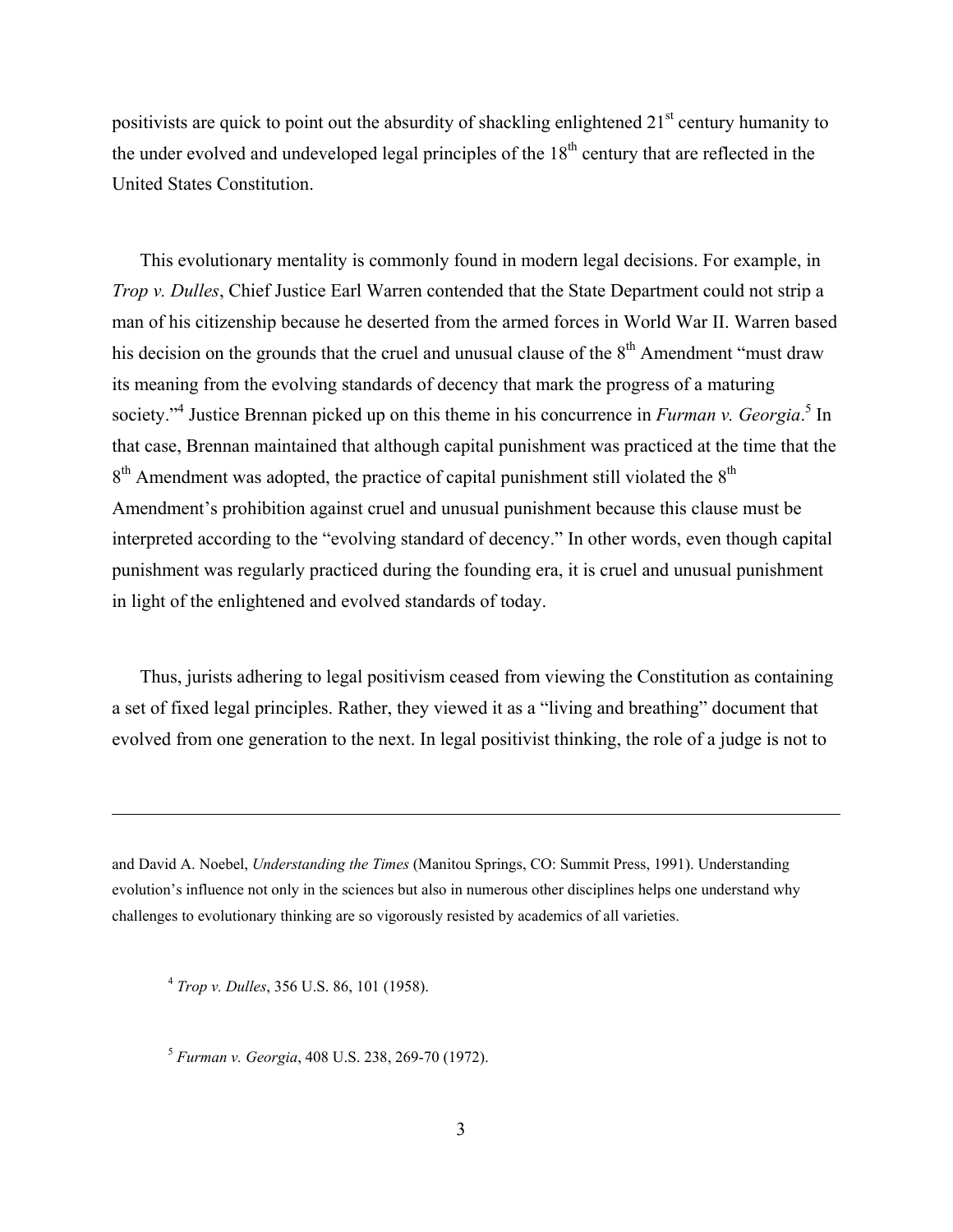discern the intent of the framers in order to apply such intent in the resolution of cases. Rather, the role of a judge is to engross himself in societal concerns and to use his decisions to guide the evolution of the law and the Constitution in order to fulfill these concerns. Professor Alexander Bickel explains:

The function of justices…is to immerse themselves in the tradition of our society and of kindred societies that have gone before, in the history and in the sediment of history which is law, and…in the thought and the vision of the philosophers and poets. The justices will then be fit to extract 'fundamental presuppositions' from their deepest selves, but in fact from the evolving morality of our tradition.<sup>6</sup>

Bickel continues:

Courts have certain capacities for dealing with matters of principle that legislatures and executives do not possess. Judges have, or should have, the leisure, the training, and the insulation to follow the ways of the scholar in pursuing the ends of government.<sup>7</sup>

If the role of a justice is to guide the evolution of the Constitution rather than derive the intent of the founding fathers, then the true authority in the interpretive process is the mind of the justice rather than the text itself. Such a radical shift in authority from the text to the interpreter is dramatically illustrated in the following quote from Edwin Meese:

7 Ibid.

<sup>6</sup> Alexander Bickel; quoted in Eidesmoe, *Christianity and the Constitution*, 395.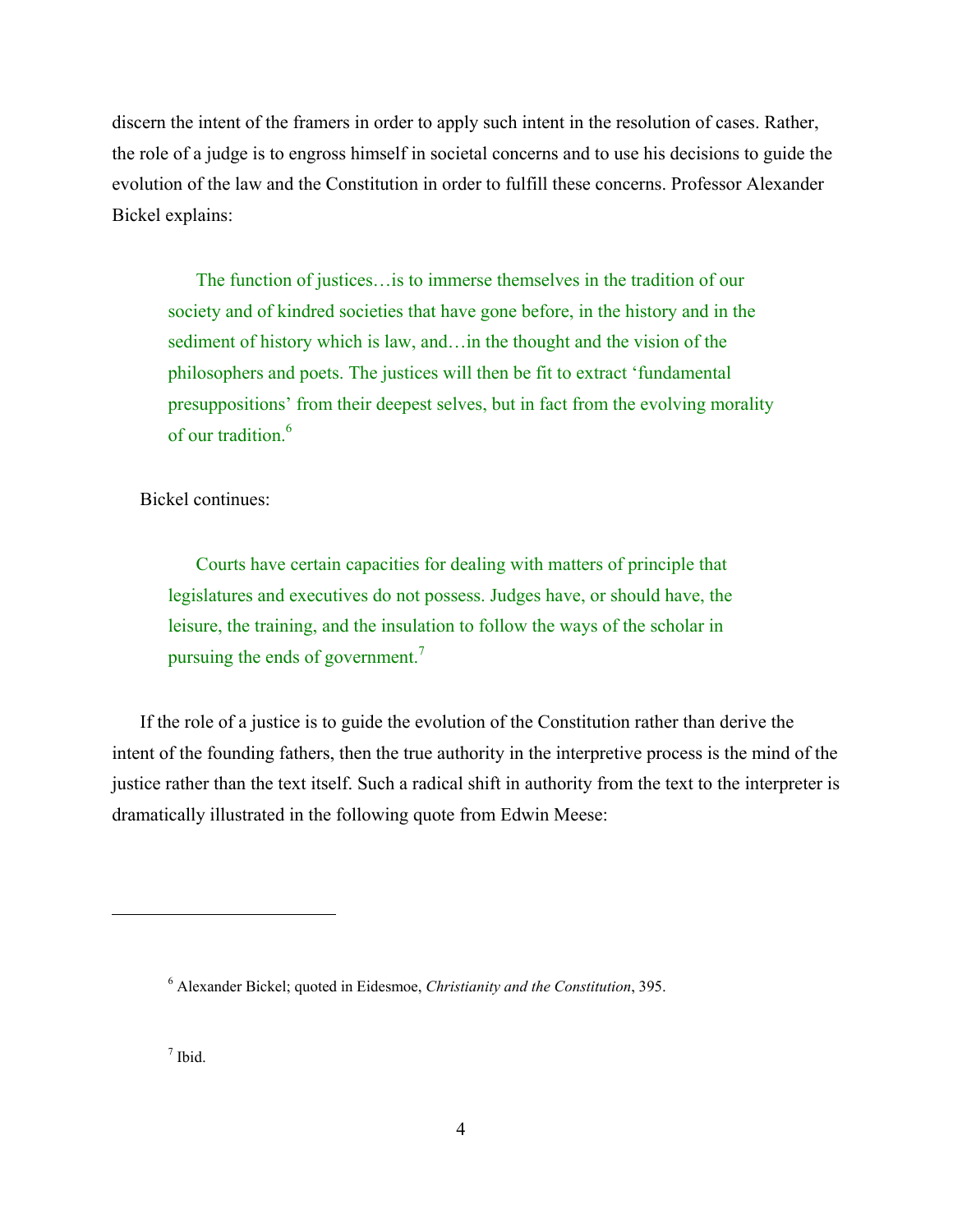Under the old system the question was *how* to read the Constitution; under the new approach, the question is *whether* to read the Constitution.8

This shift in authority from the text to the interpreter is also illustrated by juxtaposing two quotations from two Supreme Court Justices, each of whom advocated differing approaches to constitutional interpretation. Justice Felix Frankfurter, who represented the traditional school of constitutional interpretation declared, "The ultimate touchstone of constitutionality is the Constitution itself and not what we have said about it."<sup>9</sup> By contrast, Justice Charles Evan Hughes, who represented the legal positivist school of interpretation, asserted, "We are under a Constitution, but the Constitution is what the judge says it is."<sup>10</sup>

# **Legal Positivism's Impact on Legal Education**

The influence of legal positivism had a profound impact upon the philosophy under girding American legal education. As legal positivism became more influential, the opinions of the founding fathers began to be perceived as irrelevant. In some instances, the beliefs of the founders were considered hindrances to the successful evolution of society. John Dewey expressed such a sentiment when he noted:

<sup>&</sup>lt;sup>8</sup> Edwin Meese, III, Address to American Bar Association, 1985; adapted in "Toward a Jurisprudence of Original Understanding," *Benchmark* Vol. II, no. 1, (January-February 1986): 6.

<sup>9</sup> *Graves v. New York ex rel. O'Keefe*, 306 U.S. 466, 491-492 (1939).

<sup>10</sup> Charles Evans Hughes; quoted by Craig R. Ducat and Harold W. Chase, *Constitutional Interpretation* (St. Paul: West Publishing Co., 1974, 1983), 3.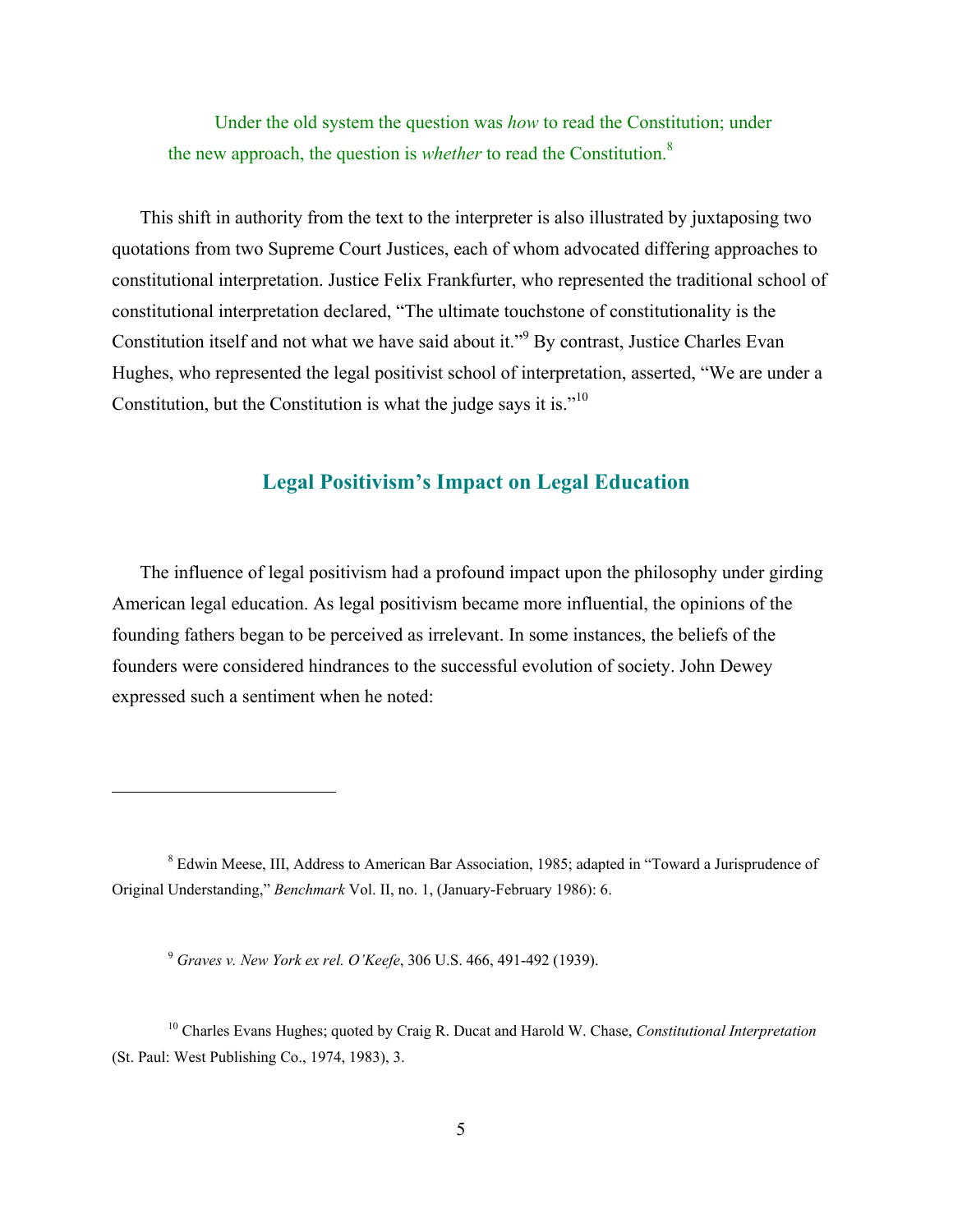The belief in political fixity, of the sanctity of some form of state consecrated by the efforts of our fathers and hallowed by tradition, is one of the stumbling blocks in the way of orderly and direct change.<sup>11</sup>

The marginalization of the ideas of the founding fathers in American education has been expedited in recent years through the influence of historical revisionism, which places under a magnifying glass the imperfections of the framers while simultaneously suppressing any good that they accomplished.

In addition, William Blackstone's *Commentaries on the Laws of England* (1765-1769), with their emphasis on basing human law upon what the creator had revealed through the law of nature and the Scriptures,<sup>12</sup> began to be discarded in American legal education. Prior to the advent of legal positivism, Blackstone's *Commentaries* had enjoyed great influence within American legal education. In 1799, Justice Iredell noted:

For nearly thirty years it [Blackstone's Commentaries] has been the manual of almost every law student in the United States, and its uncommon excellence has also introduced it into the libraries, and often to the favorite reading of private gentlemen.<sup>13</sup>

 $\overline{a}$ 

<sup>12</sup> Sir William Blackstone, *Commentaries on the Laws of England*, ed. Wayne Morrison (Philadelphia: Robert Bell Union Library, 1771; reprint, London: Cavendish Publishing Limited 2001), Vol. 1: 29, 39.

<sup>11</sup> John Dewey; quoted in Barton, *Original Intent*, 228.

<sup>13</sup> Justice Iredell; quoted in Barton, *Original Intent*, 217.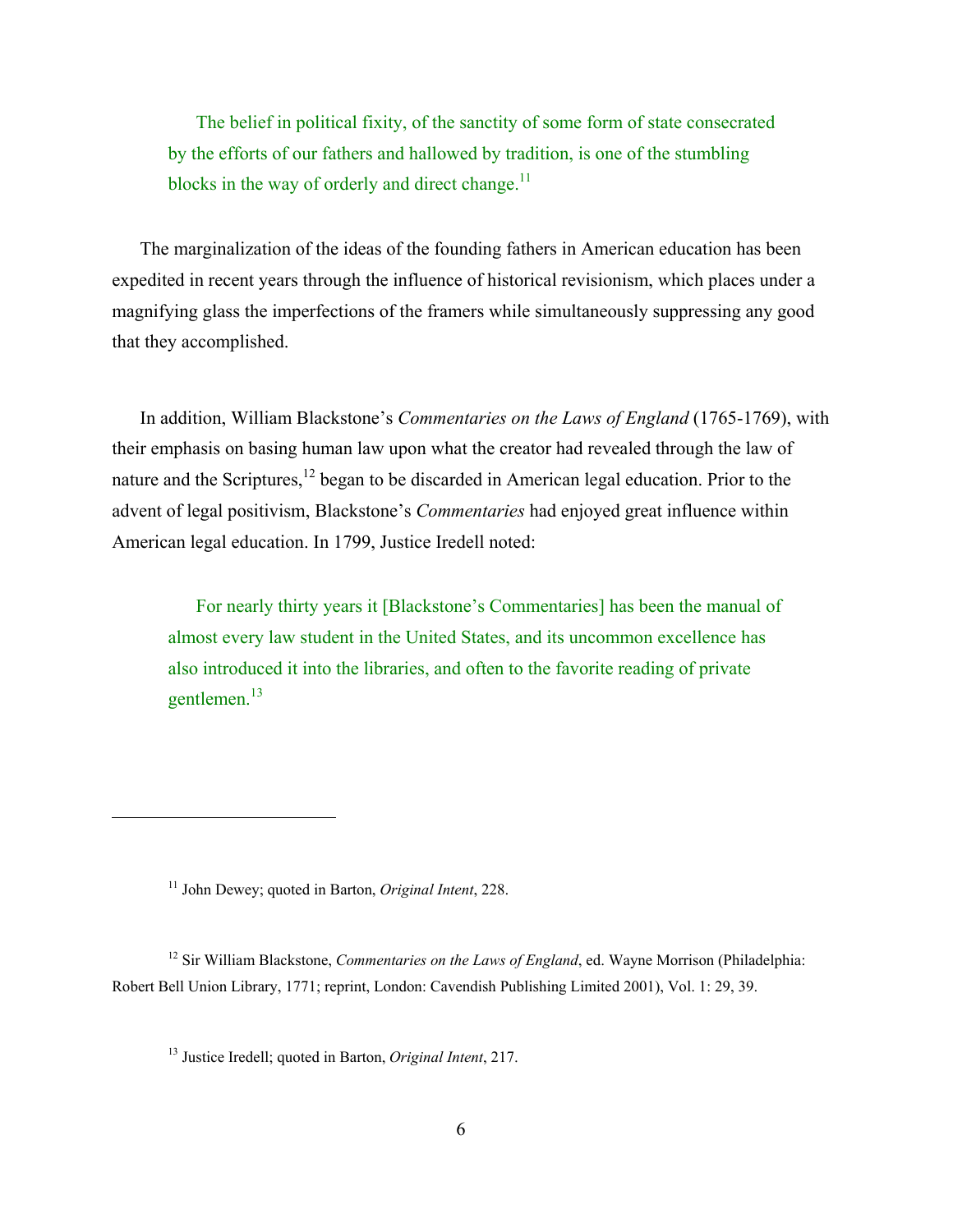Perhaps the most significant impact of legal positivism upon American legal education was the introduction of the case law method of studying law. Prior to the rise of legal positivism, law schools focused their students' attention on the original sources of law, such as the text of the Constitution. However, the case law approach focused the attention of law students more on what judicial authorities have said about the Constitution rather than on studying the text of the Constitution itself. The case law approach's emphasis upon judicial decisions and corresponding de-emphasis on the text of the Constitution is captured in the following statement by Pat Robertson as he reflected upon his own legal training:

I spent three years getting my law degree at Yale Law School. From the moment I enrolled, I was assigned huge, leather-bound editions of legal cases to study and discuss. I read what lawyers and judges, professors, and historians said about the Constitution. But never once was I assigned the task of reading the Constitution itself...<sup>14</sup>

This sad state of affairs continues in the vast majority of law schools throughout the country today. Seldom do students receive a lecture or an assignment on the text of the Constitution. Moreover, bar examinations dedicate scant attention to the constitutional text and instead test mostly on various Supreme Court holdings interpreting the text.

Furthermore, with the entrenchment of legal positivism and the case law method at the academic levels of the legal profession, it became common for legal scholars to excuse the lack of attention given to constitutional authorial intent under the guise that the intent of the framers was unknowable. The following remark from Justice Brennan reflects such an assertion:

<sup>14</sup> Pat Robertson, *America's Dates With Destiny* (Nashville: Thomas Nelson Publishers, 1986), 95.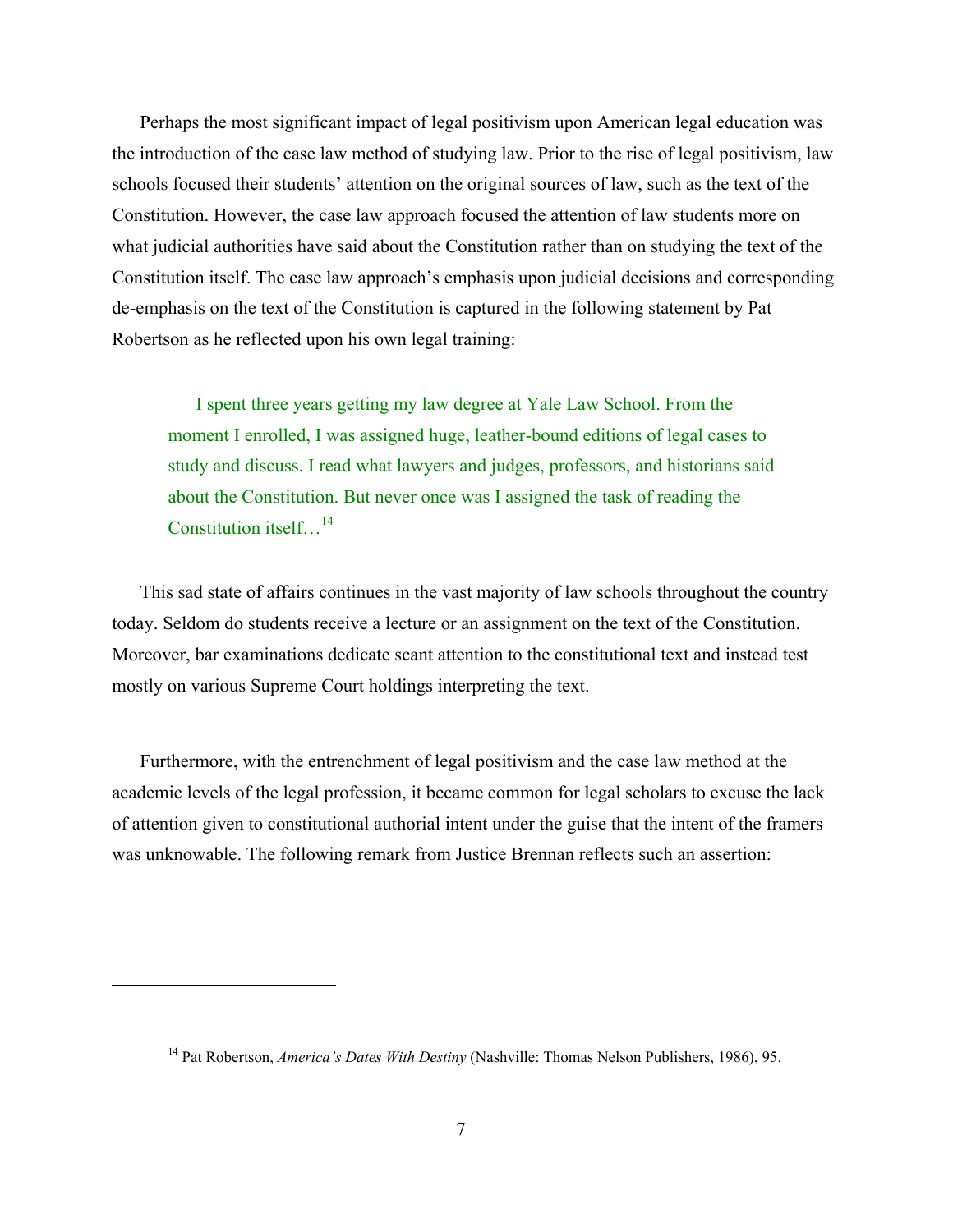It is arrogant to pretend that from our vantage we can gauge accurately the intent of the framers on application of principle to specific contemporary questions. All too often sources of potential enlightenment such as records of the ratification debates provide sparse or ambiguous evidence of the original intention…And apart from the problematic nature of the sources, our distance of two centuries cannot but work as a prism refracting all we perceive.<sup>15</sup>

# **Legal Positivism's Impact on American Democracy**

This above described shift in authority from the text to the interpreter in the area of constitutional interpretation has also had a significant impact upon America's democratic institutions. Because of the prevailing influence of legal positivism, the judiciary now has a new found ability to guide the evolutionary progress of the Constitution. As a result, many legal scholars have arrived at new definitions of "Constitution" and "constitutional convention." Historian and constitutional attorney John Eidesmoe explains that some scholars have indicated:

that the Constitution is more than the written document signed in 1787; rather, the various decisions of the Supreme Court are part of the Constitution, and these along with the written document are the true 'Constitution' of the land. It has even been said that the Supreme Court sitting in session is a 'continuous constitutional convention.'16

1

<sup>15</sup> William J. Brennan, Jr.; quoted in Eidesmoe, *Christianity and the Constitution*, 398-99. For a rebuttal of Brennan's argument see Robert H. Bork, *The Tempting of America: The Political Seduction of the Law* (NY: The Free Press, 1990), 161-67.

<sup>16</sup> Eidesmoe, *Christianity and the Constitution*, 397.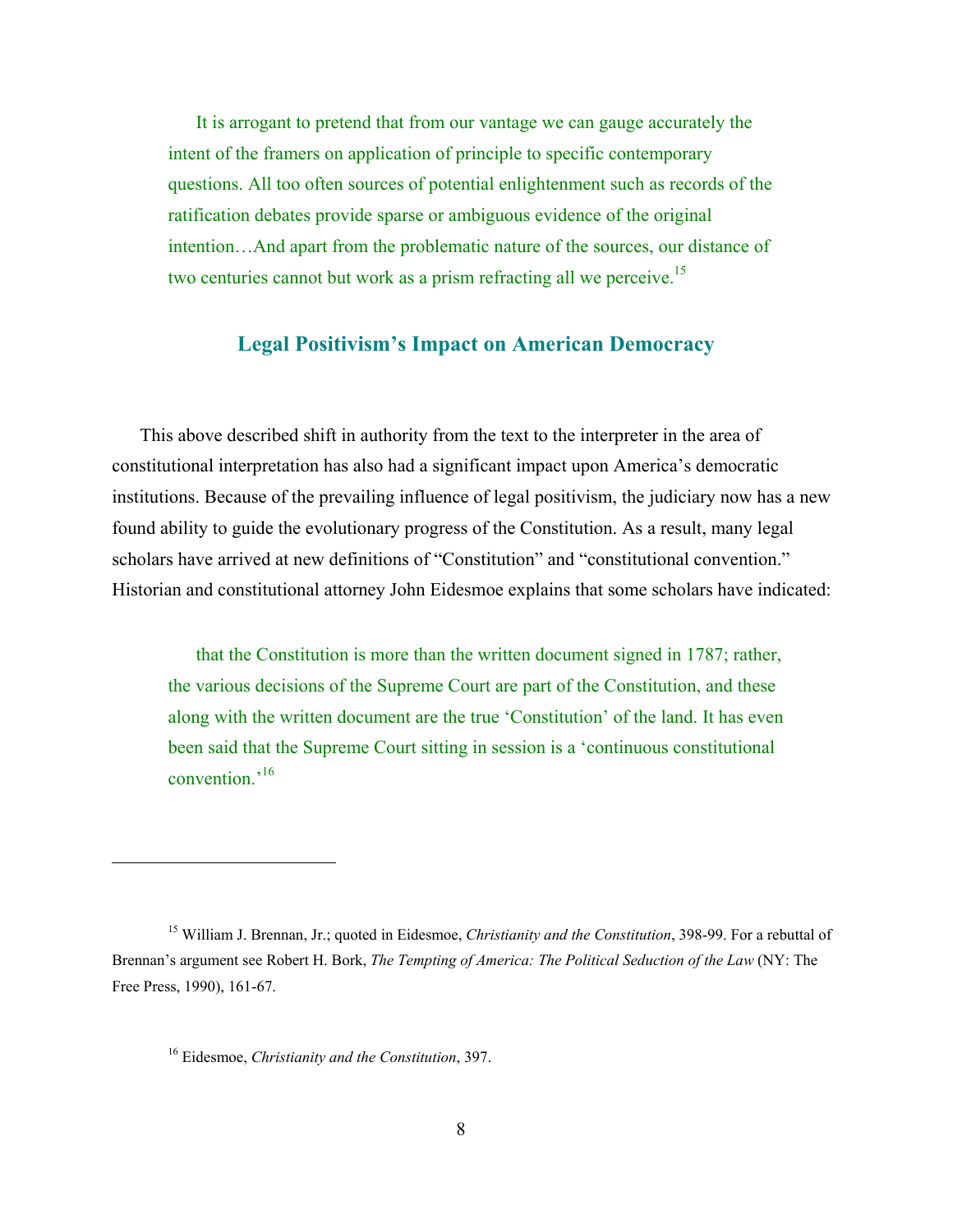Such a scenario threatens America's democratic ideals because it places the awesome power of amending the Constitution in the hands of nine life tenured unelected justices. Only five of these nine justices need to agree with one another in order to hand down a majority opinion. Because these justices are appointed for a life term, they are completely insulated from the electorate and thus totally unaccountable to the people for the decisions that they render. At any time, these five justices can circumvent the democratically controlled amendment process and alter America's most deeply cherished constitutional protections.

Such a system does not comprise a democracy or even a republican form of government but rather an oligarchy. The English word oligarchy is derived from the Greek word oligos (oligos), which means "few." Under an oligarchical form of government just a few people rule the masses. America's current judiciary resembles an oligarchy because it places the authority of guiding the evolutionary progress of the Constitution and thus the power to amend the Constitution in the hands of five unelected and unaccountable philosopher kings. Ironically, the influence of legal positivism has transformed the judiciary from, according to Alexander Hamilton's words in *Federalist 78*, the least dangerous branch of government into government's most dangerous branch. Thomas Jefferson warned that the judiciary had the potential of transforming into such an oligarchy when he said:

You seem…to consider judges as the ultimate arbiters of all constitutional questions; a very dangerous doctrine indeed, and one which would place us under the despotism of an oligarchy. Our judges are as honest as other men, and not more so…and their power the more dangerous as they are in office for life, and not responsible, as the other functionaries are to the elective control. The Constitution has erected no such single tribunal...<sup>17</sup>

<sup>17</sup> Thomas Jefferson, *Writings of Thomas Jefferson*, Albert Bergh, ed. (Washington D.C.: Thomas Jefferson Memorial Association, 1904), Vol. XV, p. 277, September 28, 1820.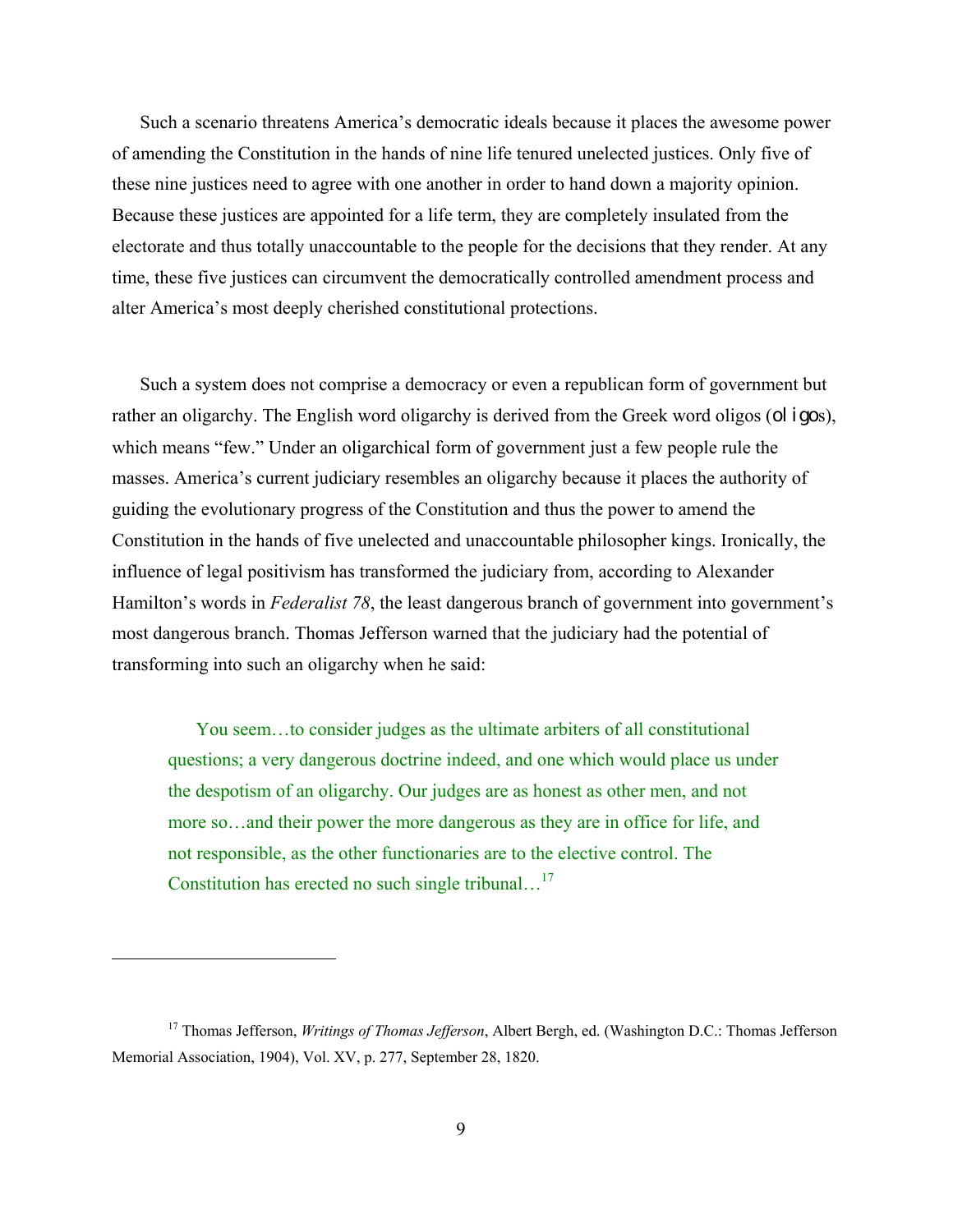In sum, Jefferson's fear of a judicial oligarchy has become a reality in our day because legal positivism has given justices permission to depart from authorial intent in order to guide the evolutionary progress of the Constitution. As long as justices are constrained by the plain meaning of the Constitution's language, the power to change the Constitution remains within the jurisdiction of the democratically controlled amendment process. However, once the judiciary departs from the Constitution's plain language, the Constitution, in the words of Jefferson, becomes "a mere thing of wax in the hands of the judiciary, which they may twist and shape into any form they please."<sup>18</sup> In so doing, the amendment power shifts to an unelected oligarchy. The following words of Professor Graglia best sum up the current crises in constitutional interpretation:

…judicial usurpation of legislative power has become common and so complete that the Supreme Court has become our most powerful and important instrument of government in terms of determining the nature and power of American life. Questions literally of life and death (abortion and capital punishment), of public morality (control of pornography, prayer in the schools, and government aid to religious schools), and of the public safety (criminal procedure and street demonstrations), are all, now, in the hands of judges under the guise of constitutional law. The fact that the Constitution says nothing of, say, abortion, and indeed, explicitly and repeatedly recognizes the capital punishment that the Court has come close to prohibiting, has made no difference.

 The result is that the central truth of constitutional law today is that it has nothing to do with the Constitution except that the words 'due process' or 'equal protection' are almost always used by the judges in stating their conclusions. Not to put too fine a point on it, constitutional law has

<sup>&</sup>lt;sup>18</sup> Ibid., Vol. XV, p. 213, a letter to Judge Spencer Roane on September 6, 1819.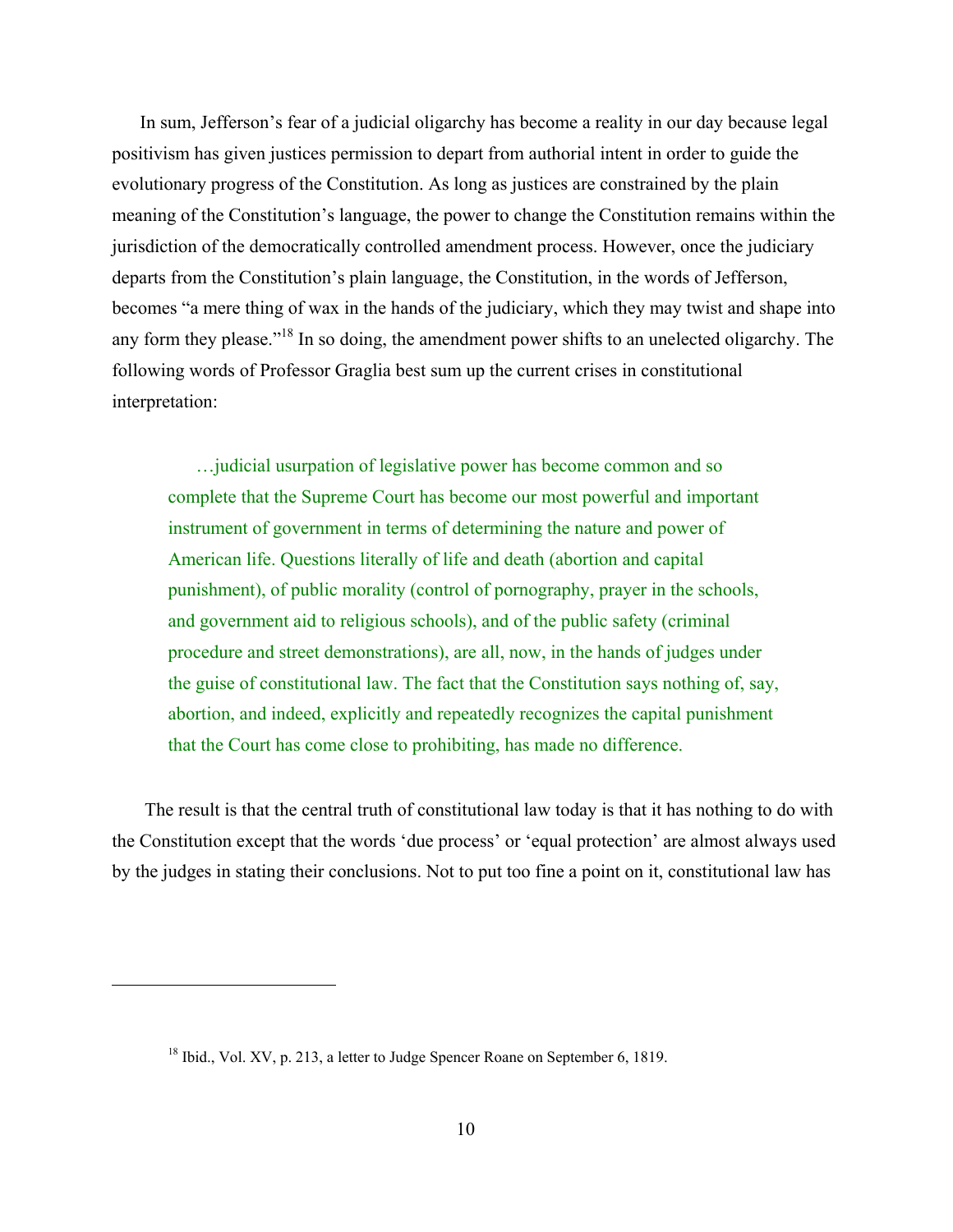become a fraud, a cover for a system of government by the majority vote of a nine-person committee of lawyers, unelected and holding office for life.19

#### **Legal Positivism Illustrated**

#### *The Death Penalty and Cruel and Unusual Punishment*

Legal positivism's role in swaying constitutional interpreters away from pursuing authorial intent can best be illustrated by observing the following recent judicial decisions. In each case, the Supreme Court rejected the intent of the framers in order to guide the evolutionary progress of the Constitution and society. For example, mention has already been made of Justice Brennan's concurring opinion in *Furman v. Georgia.*20 In this case, Brennan maintained that capital punishment violated the  $8<sup>th</sup>$  Amendment's prohibition against cruel and unusual punishment. Brennan reasoned that his clause must be interpreted according to the "evolving standard of decency." Brennan's opinion in this case expressly demonstrates his pursuit of guiding the evolutionary progress of the Constitution at the expense of its authorial intent. His ambition to guide the evolutionary progress of the Constitution is evidenced through his use of the phrase "evolving standard of decency."

Brennan's discarding of the Constitution's authorial intent is demonstrated by the fact that capital punishment was routinely practiced at the time of the Constitution's writing. In other words, the very society that ratified the Constitution and the Bill of Rights consistently practiced

<sup>&</sup>lt;sup>19</sup> Lino A. Graglia, "Judicial Review on the Basis of 'Regime Principles': A Prescription for Government by Judges, *South Texas Law Journal*, Vol. 26, No. 3 (Fall 1985), pp. 435-52, at 441.

<sup>20</sup> *Furman v. Georgia*, 408 U.S. 238, 269-80 (1972).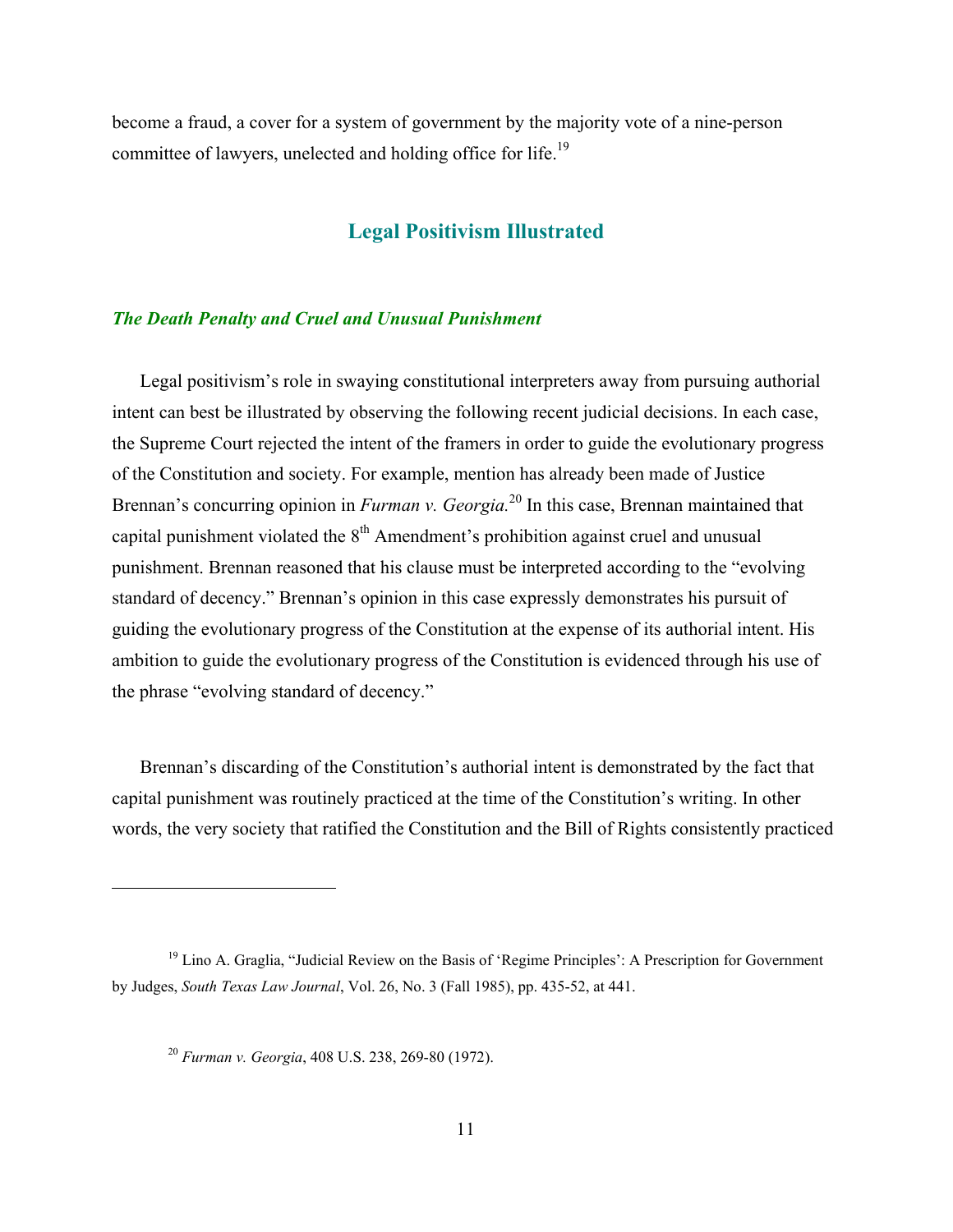capital punishment. Moreover, the very Congress that adopted the  $8<sup>th</sup>$  Amendment also passed the 5th Amendment. By indicating that the Federal government may take life as long as due process is first afforded, the  $5<sup>th</sup>$  Amendment expressly recognizes capital punishment. In addition, Brennan's opinion illustrates the oligarchical mentality fostered by legal positivism. Despite Brennan's personal opinion that enlightened society has evolved beyond the necessity of capital punishment, public opinion polls consistently demonstrate that the practice of capital punishment enjoys the overwhelming support of the American people.

#### *Privacy and Abortion*

Legal positivism's influence also finds ample illustration in the infamous *Roe v. Wade*<sup>21</sup> decision. This case guaranteed women the constitutional right to procure an abortion. Interestingly, any reference to abortion or privacy cannot be found within the text of the Constitution. However, Justice Blackmun, in writing for the majority, was able to find such a right by seizing the opportunity of guiding the evolutionary progress of the Constitution.

Blackmun borrowed the right to privacy language from a case handed down a few years earlier called *Griswold v. Connecticut*.<sup>22</sup> In *Griswold*, the court struck down a state law restricting access to contraceptives. The court reached its decision on the grounds that such laws violated the constitutional right to privacy. Since the Constitution does not mention the right to privacy, where did the *Griswold* court base the existence of such a right? The court found it within the "penumbras" of the Bill of Rights. A penumbra is a shadow. In other words, despite the fact that the word privacy nowhere appears in the actual wording of the Bill of Rights, the court "discovered" the right to privacy within the shadows cast by the Bill of Rights. In *Roe*, the

1

<sup>21</sup> *Roe v. Wade*, 410 U.S. 113 (1973)

<sup>22</sup> *Griswold v. Connecticut*, 381 U.S. 479 (1965)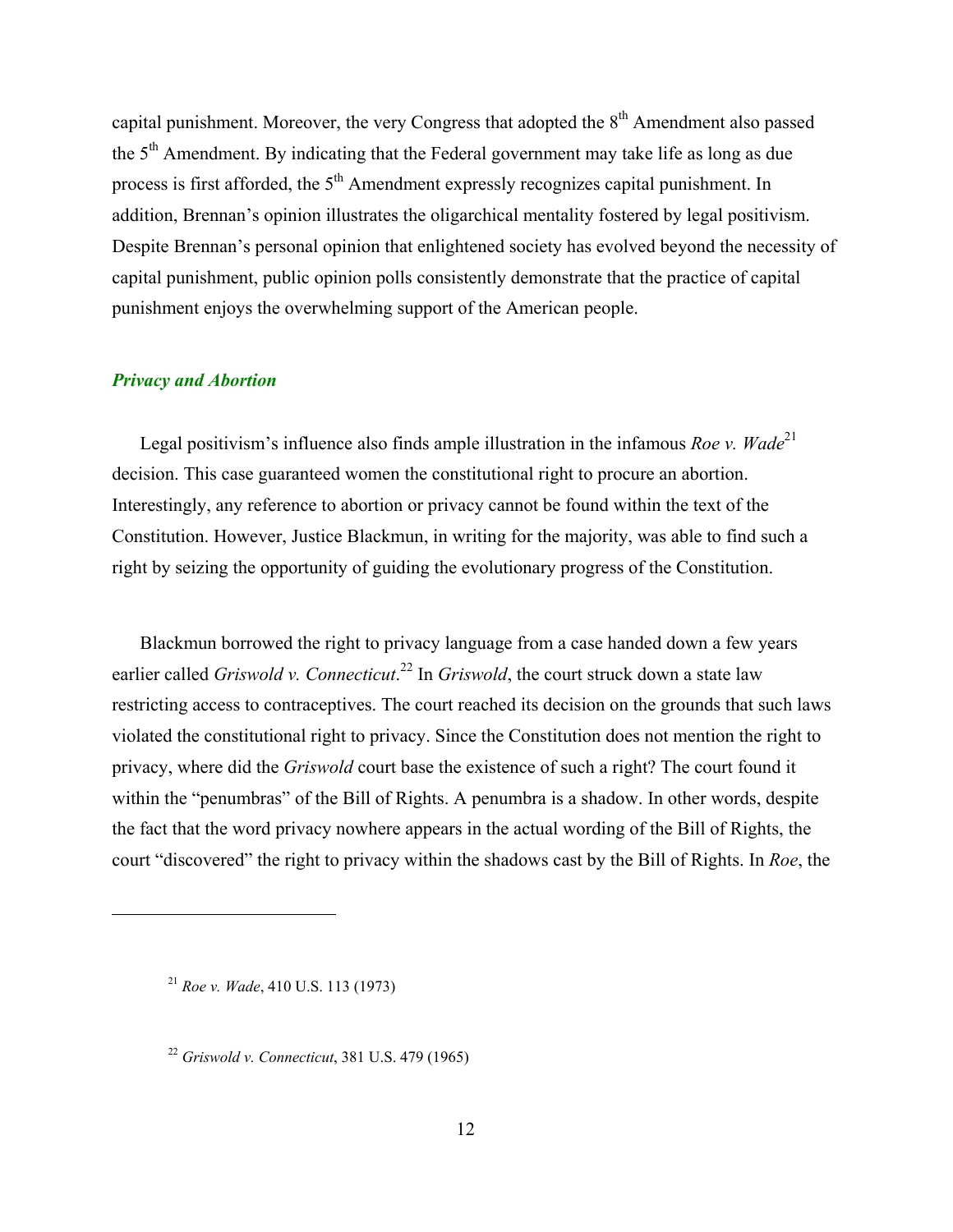court ruled that state laws restricting access to abortion are unconstitutional. Blackmun based this decision on the privacy language from *Griswold*. Blackmun reasoned that procurement of an abortion falls within the purview of the right to privacy.

The *Roe* court also found a constitutional right to obtain an abortion on the basis of the word "liberty" found in the  $14<sup>th</sup>$  Amendment. However, the authorial intent of  $14<sup>th</sup>$  Amendment has nothing to do with abortion. The  $14<sup>th</sup>$  Amendment was passed in 1868 in the post-Civil War era in order to guarantee certain rights to the recently emancipated slaves. In fact, the authorial intent of the 14<sup>th</sup> Amendment argues strongly against using this amendment as a means of justifying a constitutional right to acquire an abortion. The very states that ratified the 14<sup>th</sup> Amendment in 1868 had either passed or were in the process of passing laws prohibiting abortion.

In sum, Blackmun and the *Roe* court were able to guide the evolutionary progress of the Constitution so that it would guarantee a woman's constitutional right to an abortion only by trampling on the intention of its framers. Because no such right to privacy exists in the text of the Constitution, Blackmun had to manufacture such a right from the shadows of the Bill of Rights. Moreover, Blackmun found the right to an abortion in the liberty clause of the 14<sup>th</sup> Amendment only by ignoring the historical context in which the amendment was written. Finally, *Roe* again illustrates the oligarchical method of decision-making created by legal positivism. *Roe* attempted to resolve one of the most controversial issues of our time, the question of when life begins, through the unaccountable judiciary rather than through the democratically controlled legislative process.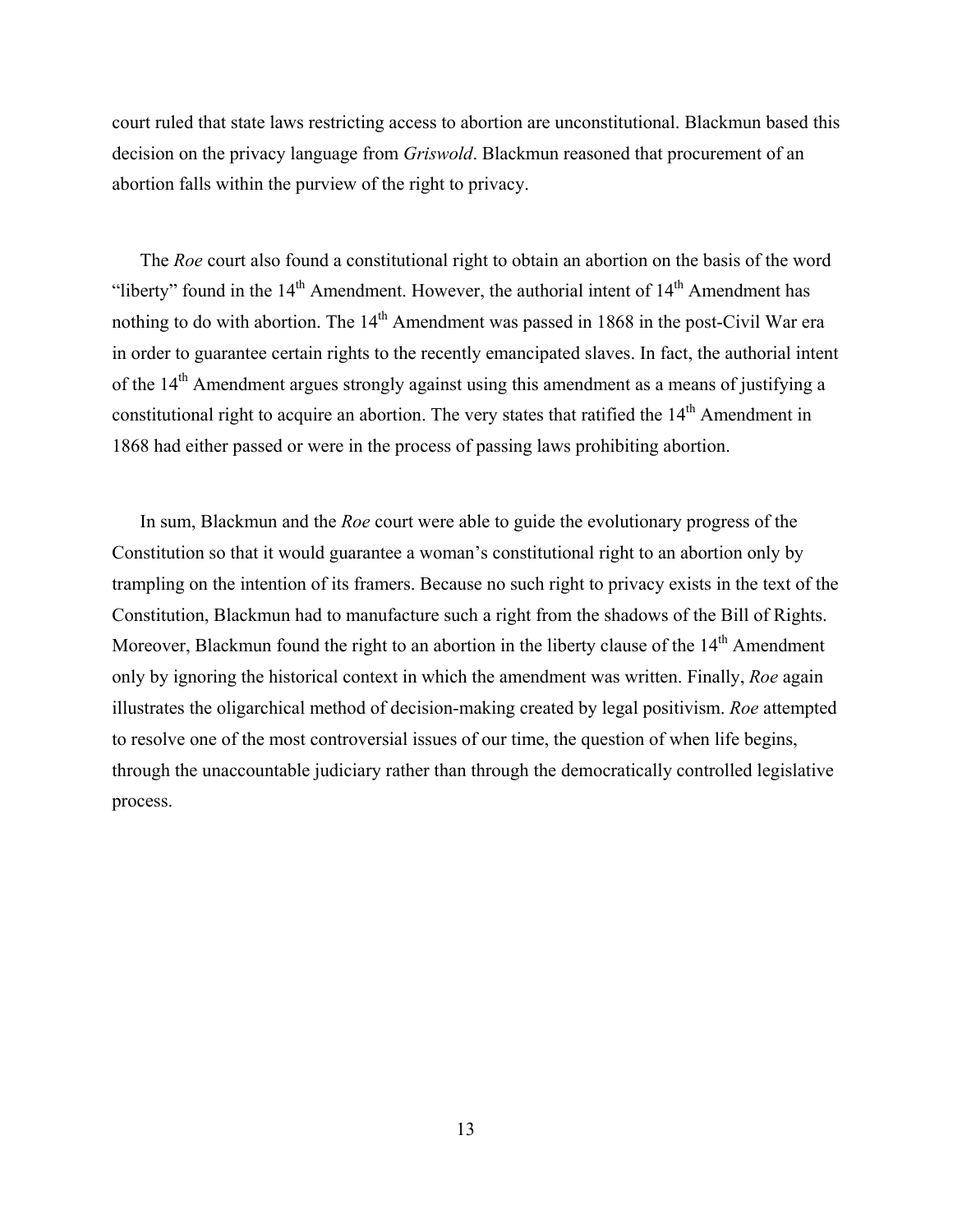#### *Separation of Church and State*

A final illustration of legal positivism can be found in the cases striking down voluntary public school prayer and Bible reading in 1962 and 1963. *Engle v. Vitale*<sup>23</sup> represented the first time in American history that the Supreme Court used the separation of church and state doctrine to illegalize the long standing American tradition of opening the public school day with the voluntary recitation of a prayer. At issue in *Engle* was the practice of the New York public schools in having their students recite a short, 22 word, innocuous, non-denominational prayer that merely acknowledged dependence upon God. The words of the prayer were as follows:

Almighty God, we acknowledge our dependence upon Thee, and we beg thy blessings upon us, our parents, our teachers, and our country.

A similar case came before the court a year later called *School District of Abington Township v. Schempp*. 24 The issue in this case involved voluntary Bible reading in the public schools. This practice involved one of the students reading the Bible without comment from a version of his or her choice with no additional instruction given. Once again, the Supreme Court used the separation of church and state doctrine to strike down this long-standing American tradition.

In these cases, the justices again took the opportunity of guiding the evolutionary ascent of the Constitution so that the "primitive" practices of voluntary prayer and Bible reading would be found unconstitutional. The fact that the court majorities perceived these practices as antiquated is evidenced by the *Schempp* court's willingness to rely on expert testimony indicating that psychological damage could be inflicted on a child if portions of the New Testament were read

<sup>23</sup> *Engle v. Vitale*, 370 U.S. 421 (1962)

<sup>24</sup> *School District of Abington Township v. Schempp*, 374 U.S. 203 (1963).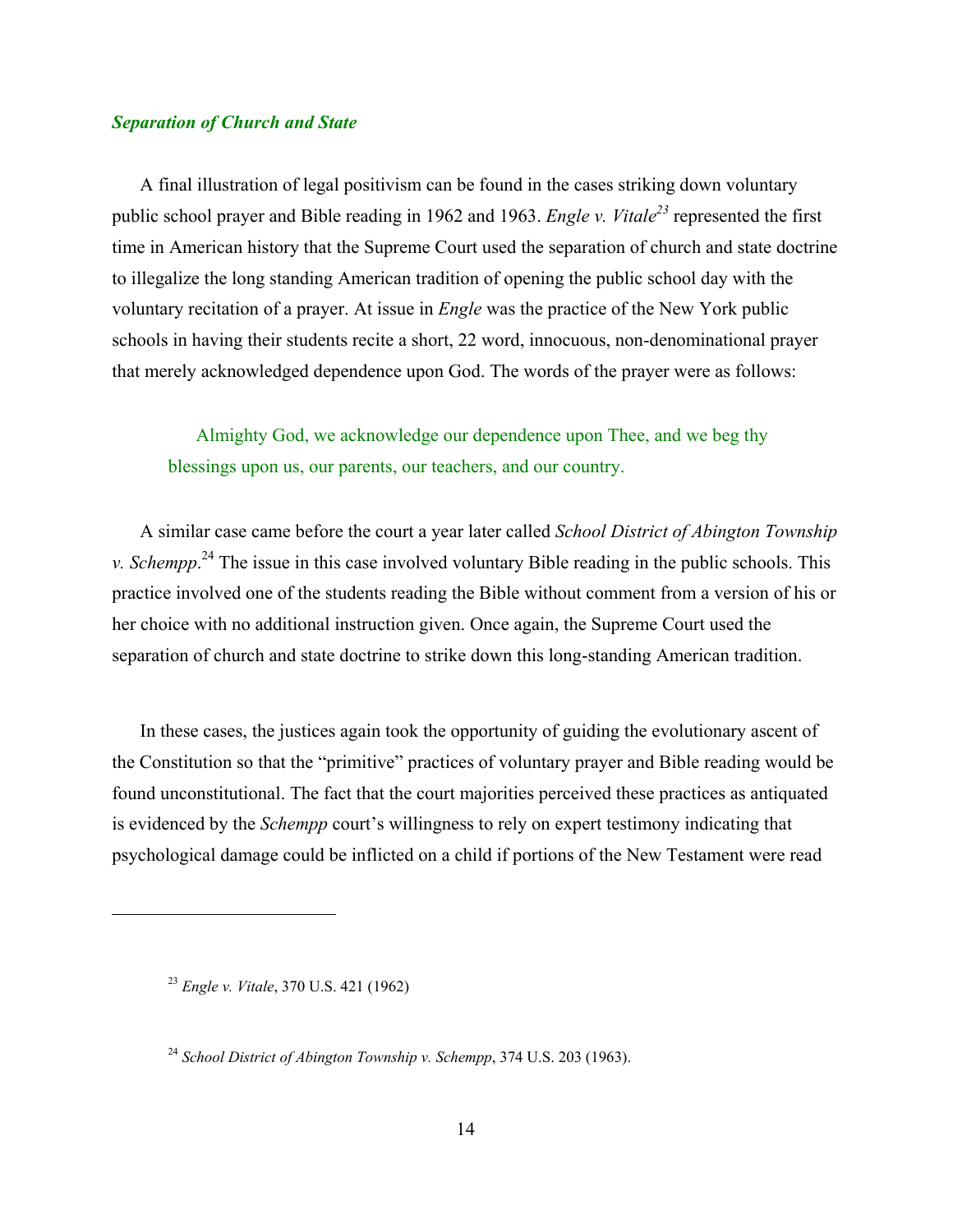without explanation.<sup>25</sup> Once again, in the pursuit of its evolutionary agenda, the court ignored the intention of the Constitution's founders. Such a neglect of authorial intent becomes apparent through the observation of several facts.

First, the court based its ruling on the "wall of separation of church and state" from the 1<sup>st</sup> Amendment's prohibition of a state establishment of religion. However, it is odd for the court to base its ruling on this "wall of separation of church and state" language considering the fact that none of these words appears in the actual language of the text of the  $1<sup>st</sup>$  Amendment. The religion clauses of the 1<sup>st</sup> Amendment simply say, "Congress shall make no law respecting an establishment of religion, or prohibiting the free exercise there of." Interestingly, in 1958, one jurist commented on this conspicuous absence when he noted:

Much has been written in recent years concerning Thomas Jefferson's reference in 1802 to 'a wall of separation between church and state...' [It] has received so much attention that one would almost think at times that it is to be found somewhere in our Constitution.26

Interestingly, the words "Separation of Church and State" actually come from a letter that Thomas Jefferson wrote to the Danbury Baptist Association in 1802 rather than from the 1<sup>st</sup> Amendment itself. It is strange to connect Jefferson's words in this letter to the  $1<sup>st</sup>$  Amendment considering the fact that Jefferson was out of the country serving as America's ambassador to France at the time that the Constitution was debated, ratified, and adopted.<sup>27</sup> In fact, the

 $25$  Ibid., 209.

 $\overline{a}$ 

<sup>26</sup> *Baer v. Kolmorgen*, 181 NYS 2d. 230, 237.

<sup>27</sup> *Reynolds v. United States*, 98 U.S. 145, 163 (1878).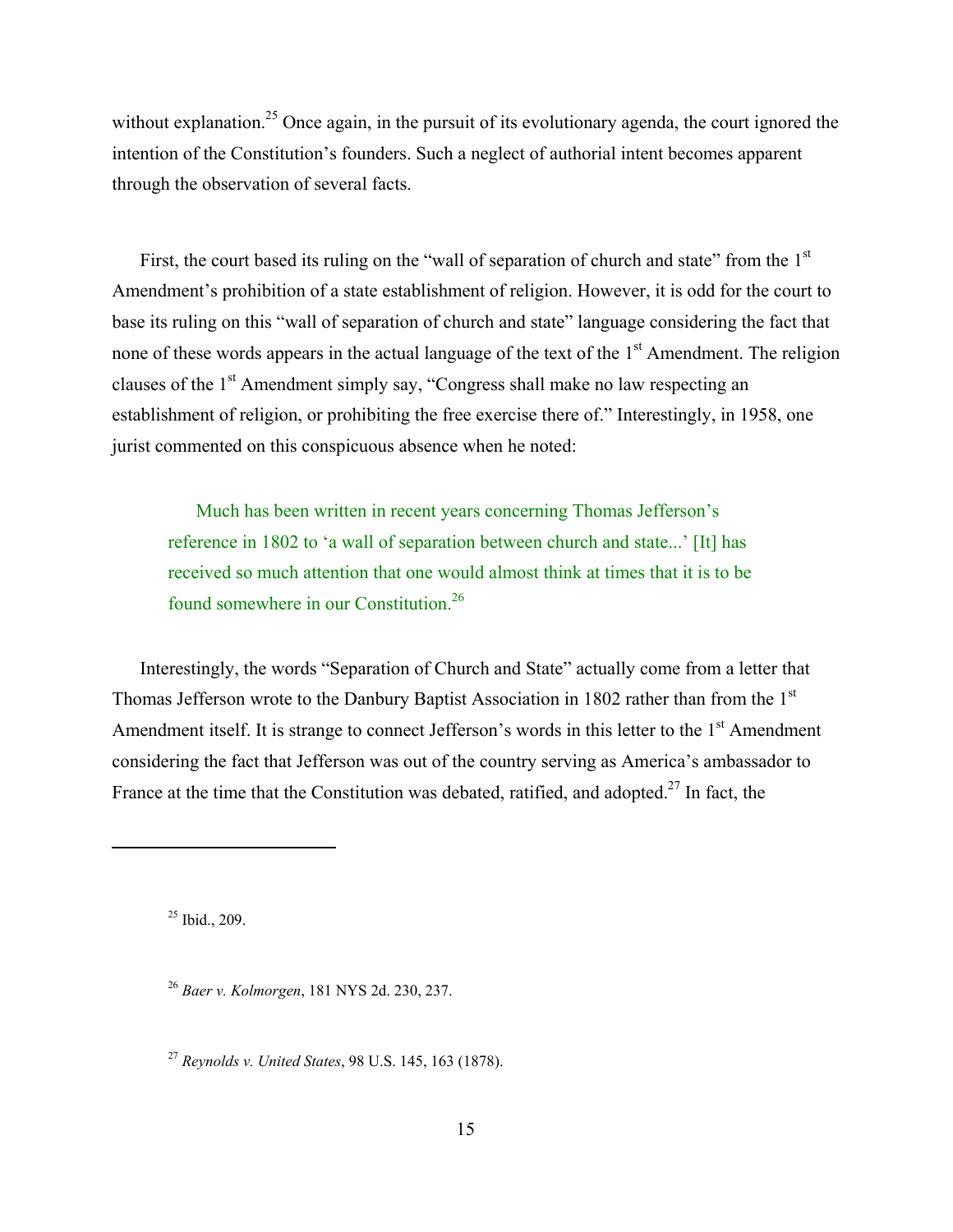separation of church and state language was not connected to the  $1<sup>st</sup>$  Amendment's prohibition of a state establishment of religion until the *Everson v. Board of Education* case in 1946.28

Second, the court assumed that Jefferson's "wall of separation of church and state" was intended to prohibit the practice of Christian principles in government. However, this historical analysis is suspect for several reasons. For example, Jefferson was not opposed to religious practices in the public square. Not only did he praise the use of the local courthouse in his hometown for religious services, but he also introduced a resolution for a day of prayer and fasting while serving in the Virginia General assembly.29 As President, Jefferson also supported and signed into law a treaty with the Kaskaskia Indians that provided a stipend from the federal treasury to support a missionary to minister to the Kaskaskia Indians.<sup>30</sup> Furthermore, the 1802 letter that the court cited to prove that Jefferson advocated "a wall of separation between church and state" is taken out of context. In writing to the Danbury Baptists, Jefferson used this expression to assure them that the federal government would not interfere with their private free exercise of religion. The letter had nothing to do with government sponsored religious activity.<sup>31</sup> In other words, Jefferson used the phrase "wall of separation of church and state" as a one way

29 David Barton, *The Myth of Separation*, 5th ed. (Aledo, TX: Wallbuilder Press, 1992), 175.

30 Robert L. Cord, *Separation of Church and State: Historical Fact and Current Fiction* (Grand Rapids: Baker, 1988), 38-39.

1

<sup>28</sup> *Everson v. Board of Education*, 330 U.S. 1 (1946). Earlier courts that cited Jefferson's 1802 letter in full did not connect the wall of separation of church and state to the 1st Amendment's establishment clause. *See Reynolds v. United States*, 98 U.S. 145 (1878).

<sup>31</sup> Barton, *The Myth of Separation*, 41-42.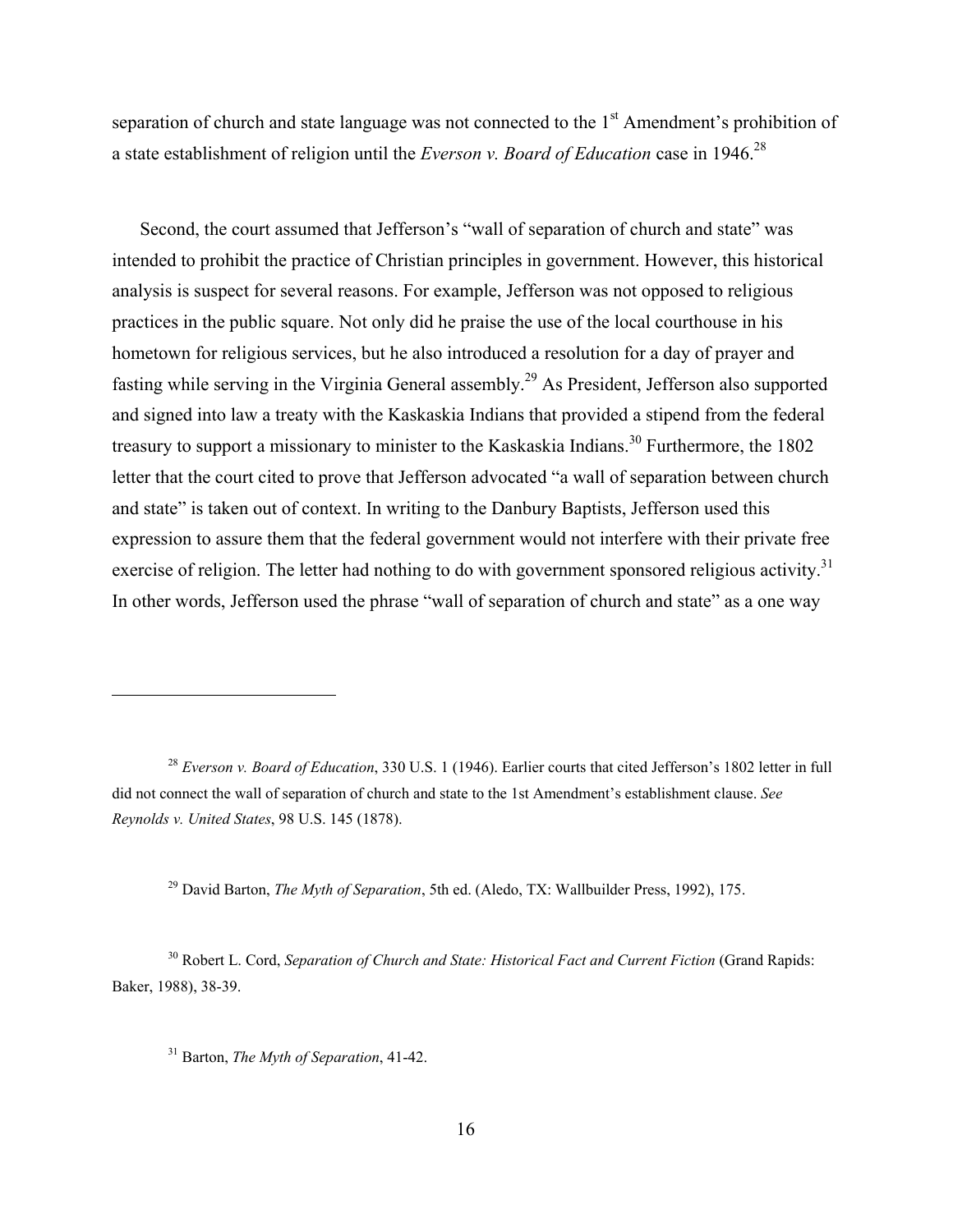wall. The wall prevented the government from interfering with Christianity rather than preventing Christianity from influencing government.

Third, regarding the issue of religious practices in public schools, the court confidently asserted that the framers would have been opposed to such a practice. However, the court conveniently ignored the legislative activities of the first congress, which was comprised of those who wrote and adopted the Constitution and the Bill of Rights. This first congress passed the North West Ordinance, which was signed into law by President Washington. Article III of the Northwest Ordinance says:

Religion, morality, and knowledge being necessary to good government and the happiness of mankind, schools and the means of education shall forever be encouraged.<sup>32</sup>

Apparently, the framers of the  $1<sup>st</sup>$  Amendment believed that schools and educational institutions were the proper place to encourage religion and morality. Based upon the legislative activities of those who framed the  $1<sup>st</sup>$  Amendment, it would seem that they understood the prohibition against the establishment of a religion as forbidding only government-sponsored denominationalism. The framers would have been perfectly comfortable with governmental sponsoring of the general principles of Christianity that were applicable to all Christian denominations. After all, it was those who wrote the  $1<sup>st</sup>$  Amendment that also placed government-subsidized chaplains into the congress and the military.

Fourth, the court applied the  $1<sup>st</sup>$  Amendment's prohibition of a government-established religion to religious activity taking place at the state level. Such an application contradicts the

<sup>&</sup>lt;sup>32</sup> *Documents of American History*, Henry S. Commager, ed., 5<sup>th</sup> ed. (NY: Appleton-Century-Crofts, Inc., 1949), 131.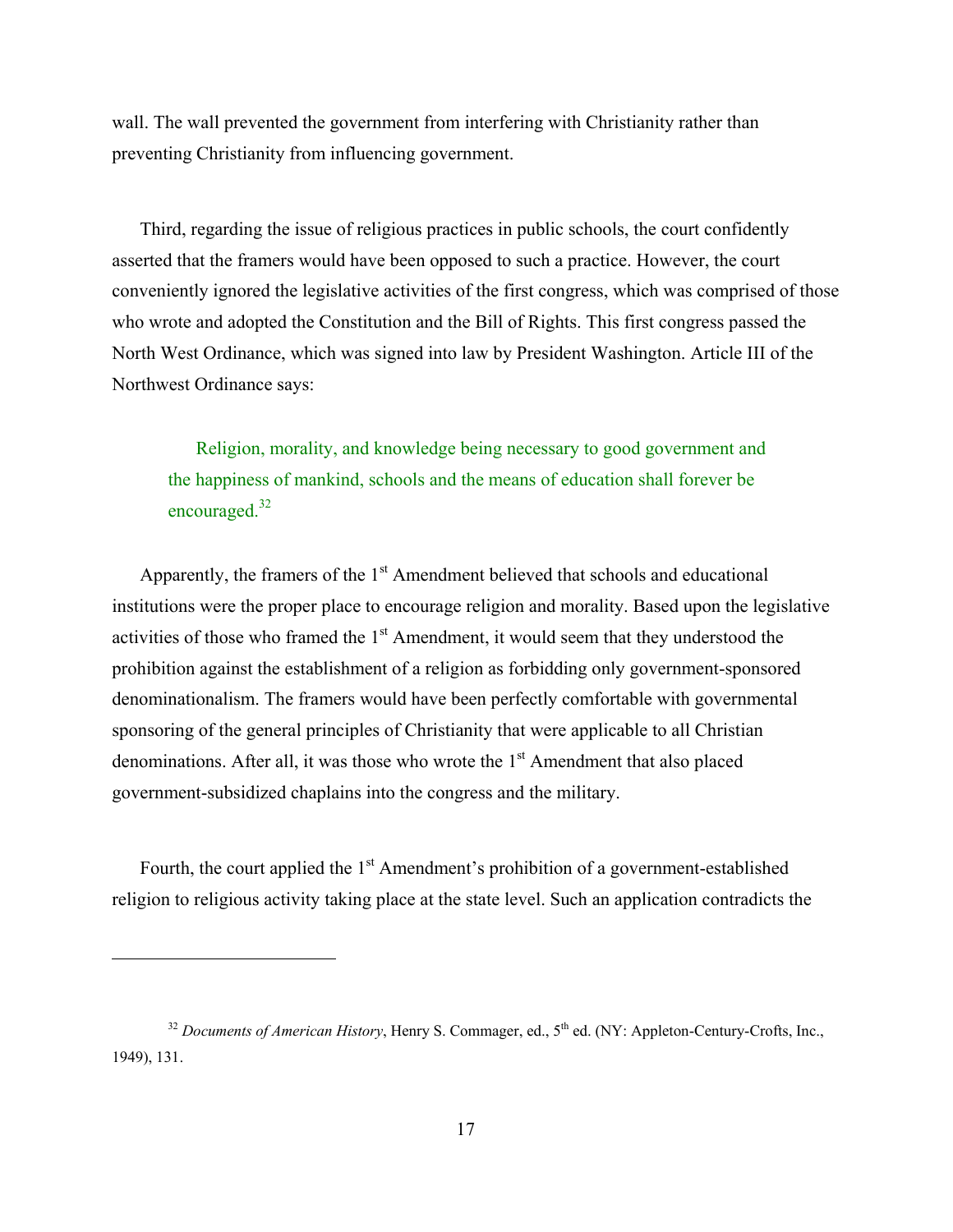express wording of the religion clauses of the 1<sup>st</sup> Amendment, which say, "*Congress* shall make no law respecting an establishment of religion, or prohibiting the free exercise there of." The 1<sup>st</sup> Amendment places the prohibition of establishing a religion on Congress rather than upon the state governments. However, it is worth noting that the court was able to apply the  $1<sup>st</sup>$ Amendment to the activities of state governments because fifteen years earlier the *Everson* court had made the  $1<sup>st</sup>$  Amendment applicable to the states through the due process clause of the  $14<sup>th</sup>$ amendment. Legal scholars call this legal maneuver the doctrine of incorporation.

Fifth, the court followed the precedent set by the *Everson* court in using the 14<sup>th</sup> Amendment as the vehicle for making the 1<sup>st</sup> Amendment's religion clauses applicable to the states. However, the  $14<sup>th</sup>$  Amendment has nothing to do with religion. Historically speaking, the  $14<sup>th</sup>$  Amendment was passed in 1868 in the post-Civil War era in order to guarantee certain rights to the recently emancipated slaves. Moreover, an attempt was made to allow the 1<sup>st</sup> Amendment to become applicable to the states through the vehicle of the  $14<sup>th</sup>$  Amendment at the time the  $14<sup>th</sup>$ Amendment was framed. Yet the very Congress that formed the 14<sup>th</sup> Amendment voted down all attempts to link the  $1<sup>st</sup>$  Amendment and the  $14<sup>th</sup>$  Amendment together in this manner.<sup>33</sup> Thus, for the *Engel* and *Schempp* courts to make the 1<sup>st</sup> Amendment applicable to the states through the vehicle of the 14<sup>th</sup> Amendment not only ignores the 14<sup>th</sup> Amendment's historical context, but it also contradicts the intent of those who drafted it.

Sixth, by banning voluntary prayer in public schools, the *Engel* court made the radical move of over turning a 340-year-old tradition in American educational history. The court did so without citing a single precedent. Yet following established precedent is one of the cornerstones of American jurisprudence. Legal scholars call this time honored principle *stare decisis*, which means "let precedent stand." Interestingly, a year later, the *Schempp* court called attention to the non-existence of any precedent cited in *Engel* when it noted:

<sup>33</sup> *McCollum v. Board of Education*, 333 U.S. 203, 218-219, n.6 (1948).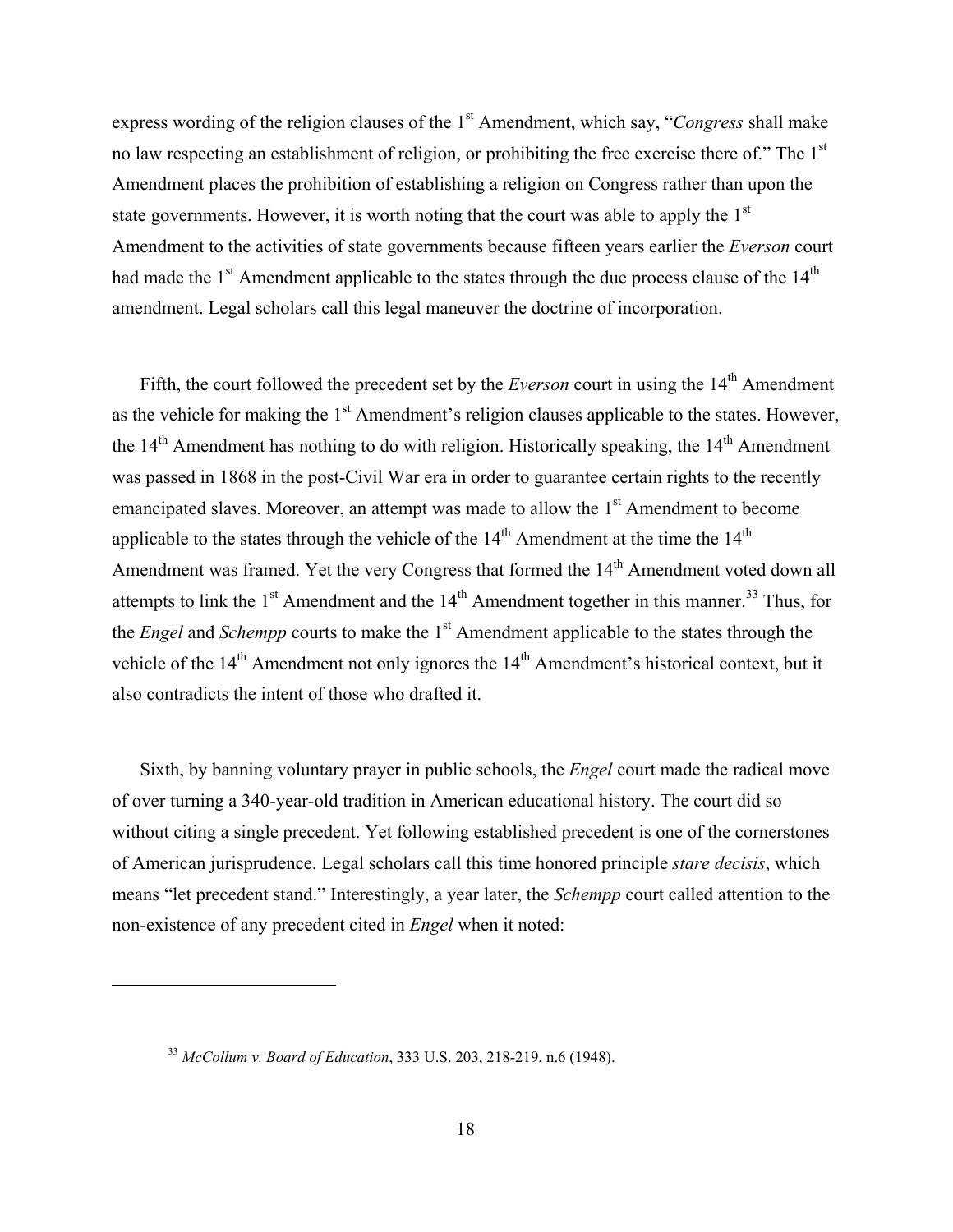Finally, in *Engel v. Vitale*, only last year, these principles were so universally recognized that the court, without the citation of a single case...reaffirmed them.<sup>34</sup>

Seventh, the *Engel* and *Schempp* courts seemed to have followed more of a legislative philosophy rather than a judicial philosophy. It is interesting to observe that eight of the nine justices on the 1962-63 Supreme Court arrived on the court with an extended history of political rather than judicial experience. Barton observes:

…Chief Justice Earl Warren had been the governor of California for ten years prior to his appointment to the court; Justice Hugo Black had been a U.S. Senator for ten years prior to his appointment; Justice Felix Frankfurter had been an assistant to the Secretary of Labor and a founding member of the ACLU; Justice Arthur Goldberg had been the Secretary of Labor and ambassador to the United Nations; Justice William Douglas was chairman of the Securities and Exchange Commission; all the justices except Potter Stewart had similar political backgrounds. Justice Potter Stewart, having been a federal judge for four years prior to his appointment, was the only member of the court with extended federal constitutional experience before his appointment. Interestingly Justice Potter Stewart was the only justice who objected to the removal of prayer on the basis of precedent. He alone acted as a judge: the rest acted as politicians.<sup>35</sup>

In sum, the preceding facts demonstrate how severely the court violated the original intent of the framers of the Constitution in order to guide the evolutionary progress of the Constitution so that it would prohibit the archaic and psychologically harmful practice of voluntary prayer and

<sup>34</sup> *School District of Abington Township v. Schempp*, 374 U.S. 203, 220-21 (1963).

<sup>35</sup> Barton, *Myth of Separation*, 148.